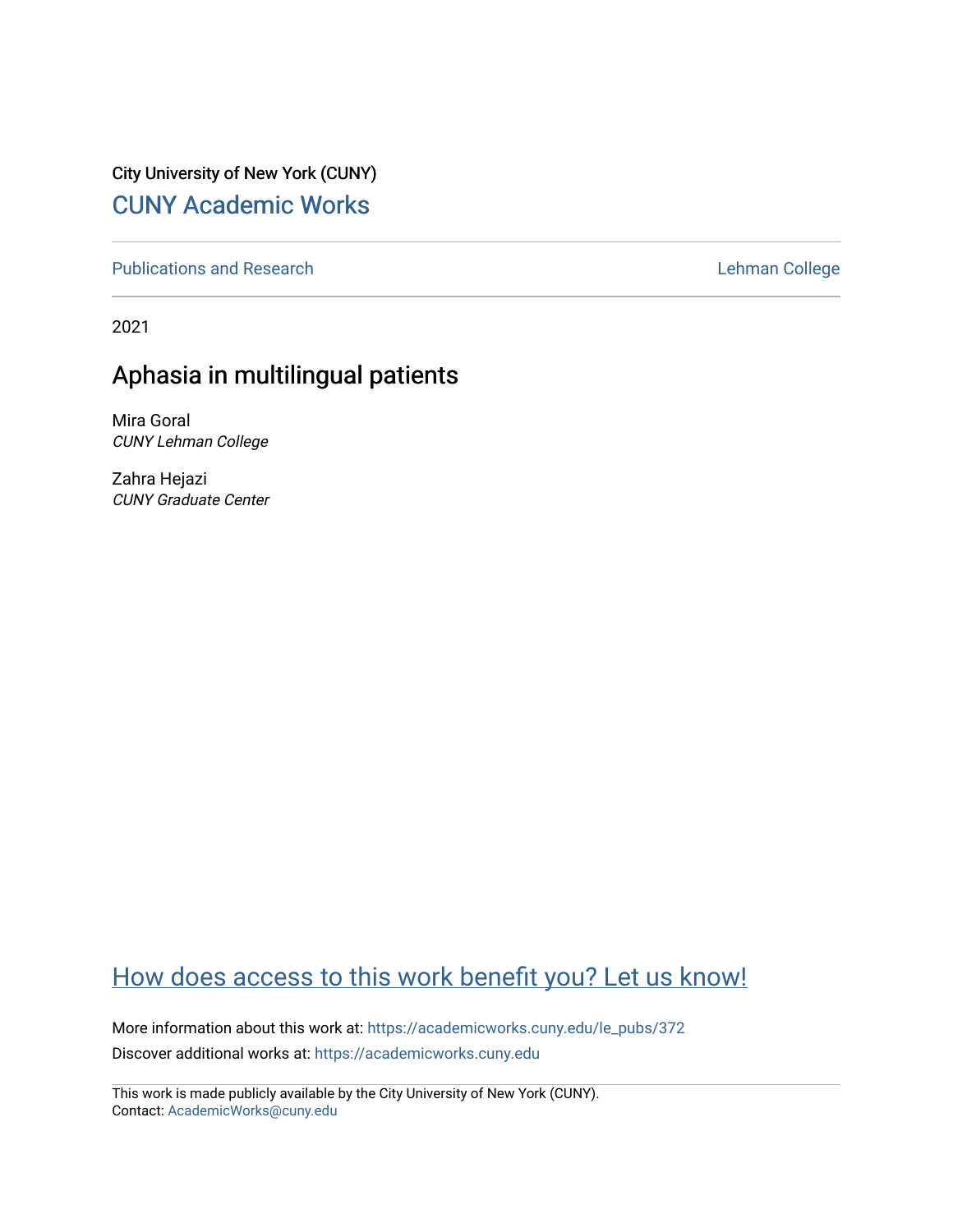**BEHAVIOR (H. KIRSHNER, SECTION EDITOR)** 

#### **Aphasia in Multilingual Patients** 2

- **Mira Goral<sup>1</sup>  [·](http://orcid.org/0000-0003-4061-5280) Zahra Hejazi1** 3
- Accepted: 6 August 2021 4

© The Author(s), under exclusive licence to Springer Science+Business Media, LLC, part of Springer Nature 2021 5

#### **Abstract** 6

1



**Purpose of Review** We summarize recent published work concerning assessment and treatment of aphasia in bilingual and **AQ1** 7 multilingual people and review current related models of treatment outcomes. As well, we discuss studies that address the recently debated topic of cognitive processes in bilingual individuals with aphasia, with a focus on the effects of bilingualism on aphasia recovery and its potential protective effects. **Recent Findings** Providing assessment and treatment tools that best serve multilingual individuals with aphasia and unpack-8 9 10 11

12

ing the variables and mechanisms that underlie response to treatment have emerged as goals of several recent studies. Additionally, while findings are still contradictory, some empirical studies reported that aphasia may manifest less severely in 13 14

multilingual individuals and may improve faster compared to in monolingual counterparts.

- **Summary** The findings of recent studies with the focus of aphasia in multilingual individuals are crucial to understanding 15
- theoretical and clinical aspects of brain-related language impairment in multilingual people and to the study of language 16
- representation and processing in the brain. 17

**Keywords** Bilingual · Language · Assessment · Treatment models · Cognitive reserve 18

#### **Introduction** 19

**OR Anyine 2021**<br> **OR Anyine 2021**<br> **OR Anyine 2021**<br> **OR Anyine 2021**<br> **OR Anyine 2021**<br> **Consequentially also are published work concerning assessment and treatment of orbasia in bilingual<br>
<b>Theoretical Consequential** Aphasia is an acquired language disorder, typically affecting both language comprehension and production, albeit to different degrees [1]. Impairments range from mild to severe, with great heterogeneity of symptoms across individuals. The hallmark symptom of aphasia is anomia, or word finding difficulty. Language deficits associated with aphasia affect people's ability to communicate and limit their life participation. The cause of aphasia is acquired brain injury, most commonly a stroke, as well as a closed-head injury or a tumor. Aphasia can also be associated with neurodegenerative disorders, such as fronto-temporal dementia and dementia of the Alzheimer's type. In most cases, damage to the left hemisphere cortical and subcortical regions results in aphasia, although in a minority of people, aphasia can result from damage to the right hemisphere. Communication 20 21 22 23 24 25 26 27 28 29 30 31 32 33 34

| A <sub>1</sub> | This article is part of the Topical Collection on <i>Behavior</i> |
|----------------|-------------------------------------------------------------------|
| A2<br>A3       | $\boxtimes$ Mira Goral<br>mira.goral@lehman.cuny.edu              |
|                |                                                                   |

Speech-Language-Hearing Sciences, The City University of New York, 250 Bedford Park Blvd., Bronx, NY 10468, USA A4 A5 A6

abilities affected by aphasia often improve with time and with language intervention. The investigation of the association between the regions and networks in the brain affected by the acquired lesion, and the manifestation of language deficits provides insight into the much-studied topic of brain-language relations [2].

Approximately 13.7 million individuals suffer from stroke per year globally [3]. It is claimed that one-third of stroke patients endure aphasia symptoms [4]. With more than half the world's population being bilingual and multilingual, there is a need to understand the characteristics of aphasia symptoms in bilingual individuals and proper assessment and treatment plans that are unique to this population. Moreover, the consequences of a single, focal lesion to the brain of multilingual individuals are of particular interest as they can shed light on the underlying instantiation of multiple languages in the brain and contribute to neurolinguistic investigations.

There is a great heterogeneity among people who are multilingual in terms of their proficiency in each of their languages, their frequency and patterns of language use, the age and circumstances at which they became multilingual, and in the linguistic distance of their languages. Moreover, multilingualism is a dynamic construct, and many multilingual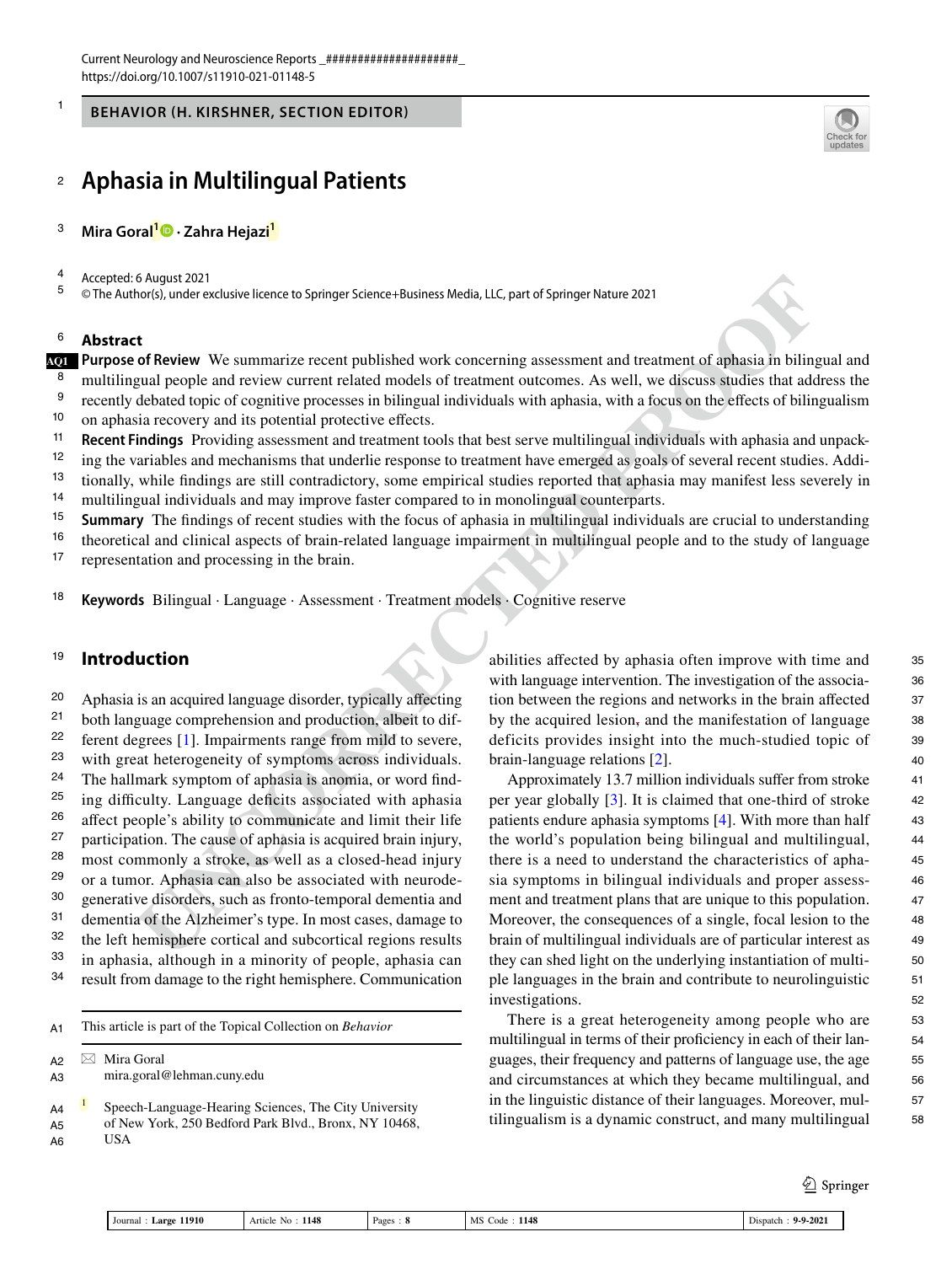individuals shift their levels of proficiency and use over time [5]. Numerous psycholinguistic and neurolinguistic investigations have examined the question of how multiple languages are processed in the minds and brains of multilingual individuals [6–9]. 59 60 61 62 63

A comprehensive review of all studies related to multilingualism and aphasia is beyond the scope of this paper; here, we will mostly review studies published in the last 3 years. We will use multilingual and bilingual terminologies interchangeably to refer to people who speak more than one language. 64 65 66 67 68 69

#### **Assessment and Treatment of Aphasia in Multilingual People** 70 71

In recent years, the question of whether all languages of a multilingual individual will be affected to the same extent following a single lesion  $[10]$  has been extended to one about the variables and circumstances under which languages will demonstrate similar or differential impairments in multilingual people who acquire aphasia  $[11\bullet]$ . These variables include multilingualism-related ones, such as age of acquisition, degree of pre-stroke proficiency and language use before and after the aphasia onset, as well as aphasia-related variables, including the characteristics of the brain lesion and the severity of the aphasia  $[12\bullet\bullet]$ . 72 73 74 75 76 77 78 79 80 81 82

**Extrained Solution** the speak and English speak rate than in English and Kanada, a Dravidian language,<br> **UNC**<br> **UNC**<br> **UNC**<br> **UNC**<br> **UNC**<br> **EXECTED PROOF**<br> **UNC**<br> **UNC**<br> **UNC**<br> **UNC**<br> **UNC**<br> **UNC**<br> Numerous efforts to improve assessment and treatment practices for people with aphasia who are multilingual have been seen in the literature, including several papers published in recent years. Recent examples include the adaptation of an aphasia test, and of treatment protocols, and an increase in the variety of languages reported in the literature [13, 14••, 16, 17]. Ballard et al. [13] offer guidelines for constructing naming tests, based on the oft-used Boston Naming Test (BNT), in languages for which a test is unavailable, and for optimizing its versions to test bilingual people with aphasia [18]. Following guidelines suggested by Ivanova and Hallowell [19], Ballard et al.'s study illustrates the importance of constructing tools that are linguistically and culturally appropriate to the population being tested [13, 19]. Utilizing appropriate assessment tools is critical for the now accepted practice of assessing — to the extent possible — all the languages of a multilingual person with aphasia [20]. 83 84 85 86 87 88 89 90 91 92 93 94 95 96 97 98 99 100

Two recent studies remind us of the importance of assessing patterns of impairment and recovery of all the languages of multilingual people with aphasia [16, 17]. Van Zyl et al. assessed six multilingual participants with aphasia speakers of Sepedi, a Bantu language, and English, in both languages using versions of the Western Aphasia Battery-Revised (WAB-R) and the BNT  $[17, 21]$ . The authors provided detailed information about the language background of their 101 102 103 104 105 106 107 108

<sup>2</sup> Springer

participants, including the relative dominance of each language. Their results demonstrated comparable performance in the two languages (including overall accuracy rates and error types), despite self-reported differences in dominance. The authors took their results to suggest that the typological dissimilarities between the two languages did not affect relative performance. 109 110 111 112 113 114 115

Another recent study demonstrates the idea of profiling, as the authors term it, of two languages of a Kannada-English speaker with aphasia [16]. The WAB-R versions in English and Kannada, a Dravidian language, were used to assess the person's performance, demonstrating a differential pattern of impairment in the two languages after the intervention. As many earlier studies, results are difficult to interpret considering a number of variables, such as age of language acquisition and pre-stroke language proficiency, not fully reported in this study. In their study, the treatment, devised by the authors, was provided in the participant's first language, Kannada. 116 117 118 119 120 121 122 123 124 125 126 127

Indeed, treatment protocols need to be appropriate to the languages of a multilingual person with aphasia. The study by Grasso et al. examined the efficacy of VISTA, an online version of script training — an evidence-based approach that has been used by clinicians and researchers — when employed with a multilingual person  $[14\bullet\bullet]$ . The authors conducted a single-subject multiple-baseline study  $\rightarrow$  a common design in aphasia treatment studies  $\rightarrow$  and administered treatment in each of the participant's two languages, English and Spanish, sequentially. They found that both treatment phases benefited both languages. They also observed a cognate effect, with scripts with multiple cognates proving less effective in facilitating cross-language effects compared to scripts with few cognates. Cognates are translation equivalents that share form in addition to meaning across languages. Previous studies have found both facilitation and inhibition effects of cognates [22, 23]. 128 129 130 131 132 133 134 135 136 137 138 139 140 141 142 143 144

Multiple efforts to enhance treatment efficacy in bilingual people with aphasia have been seen in recent years. Kiran and colleagues have been instrumental to these efforts [24–26]; most recently, Sandberg, Gray, and Kiran published a treatment protocol offering an interactive online tool for clinicians [15]. The website they constructed includes treatment protocols and materials aimed to benefit clinicians working with people with aphasia of various backgrounds and languages. A unique aspect of aphasia treatment in people who are multilingual is having to consider whether treatment in one language would benefit the untreated language(s). Goral, Lerman and colleagues examined crosslanguage treatment effects in several individuals, emphasizing the importance of measuring a variety of language outcomes, of considering pre-stroke language proficiency and use and language attrition [27, 28•, 29]. One finding that has emerged is that not all language aspects treated or 145 146 147 148 149 150 151 152 153 154 155 156 157 158 159 160 161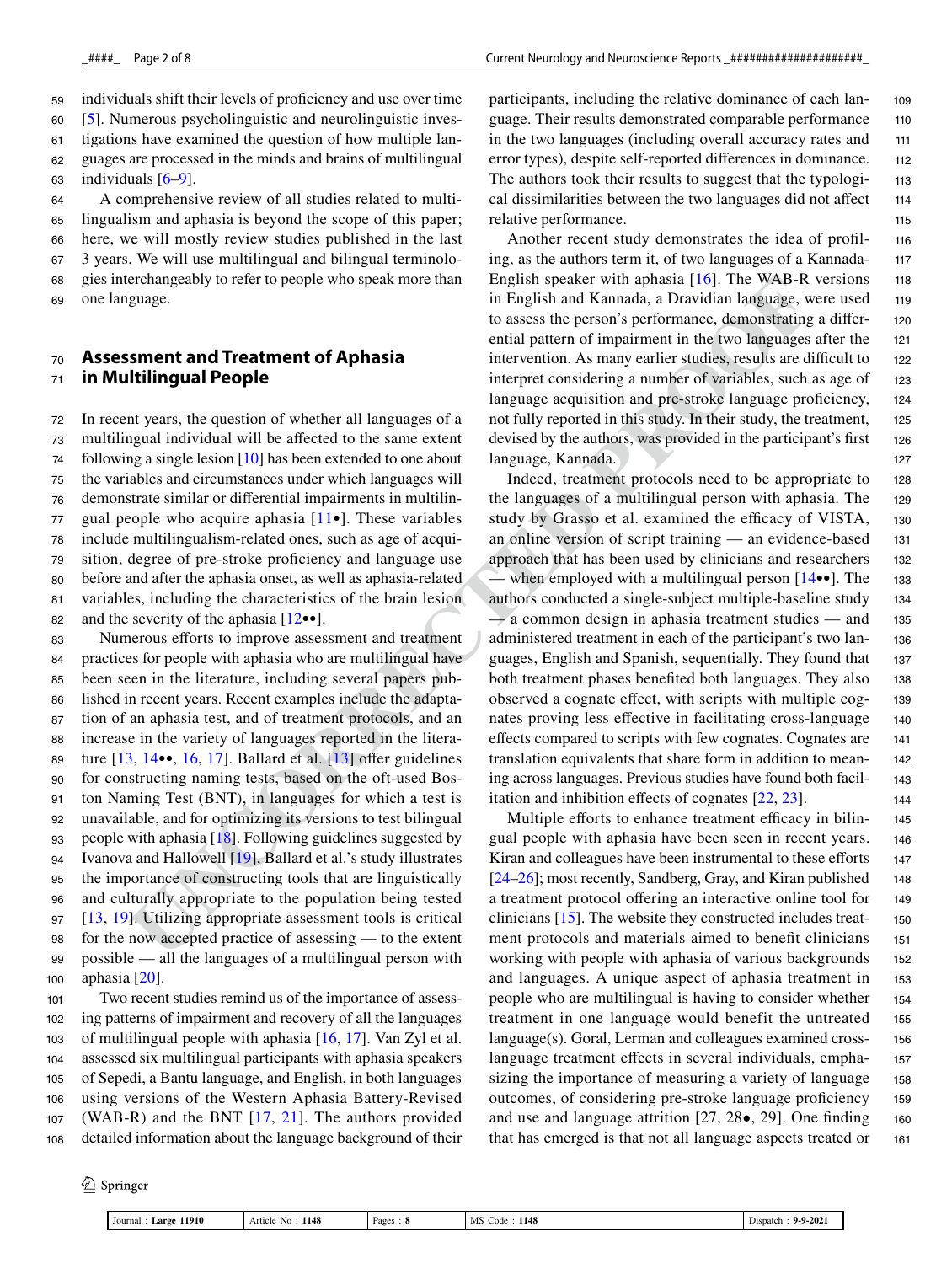measured will uniformly show cross-language effects. These recent studies add to a growing body of literature reporting a range of findings regarding treatment efficacy in multilingual people [30, 31]. 162 163 164 165

#### **Models of Treatment Outcomes in Aphasia in Multilingual People** 166 167

People with aphasia vary in their response to treatment. Moreover, the heterogeneity characterizing multilingual people **exacerbate** the difficulty predicting treatment outcomes in multilingual people with aphasia. One avenue to advance treatment for multilingual people with aphasia is to develop models that can predict treatment outcome and help decide which language(s) should be treated to increase the chances of treatment benefit in the treated and untreated languages. Such models need to take into account a number of variables that have been implicated in treatment-related language change in multilingual people with aphasia. These variables, mentioned above (e.g., age of language acquisition, language exposure and use, and typological similarities between the languages), have been found to play a role in the representation and processing of multiple languages in the brain and in the manifestation of aphasia in multilingual people. 168 169 170 171 172 173 174 175 176 177 178 179 180 181 182 183

with a<br>phasis vary m their response to tractment. Im geriformina (114). Their muid model is<br>each definite properties the diffused and the same for the better properties in and the same for the diffused by the diffused by t Age of language acquisition has been at the focus of many investigations about multilingual language representation in neurologically healthy individuals and people with aphasia [32, 33]. It has been suggested that earlier age of acquisition may be associated with better preserved abilities poststroke. This could imply a possibly differential underlying representation and processing of earlier versus later acquired languages, a matter of ongoing debate in the literature [9, 31, 34]. Moreover, the role of age of acquisition is often difficult to investigate on its own as in most cases, earlier acquired languages are also the most used and most proficient [28•]. Differentiating the effect of age of learning from that of proficiency and use is difficult in those cases, but there are instances in which later acquired languages become more used and more proficient than the early acquired language(s). In these cases, evidence from both neuroimaging studies and aphasia studies suggests that language exposure and use could underlie better performance [11•, 35–37]. Typological similarities and differences between the languages in question can further affect cross-language effects post-treatment, as can affective considerations, such as motivation and attitude [38, 39]. 184 185 186 187 188 189 190 191 192 193 194 195 196 197 198 199 200 201 202 203 204 205

Several models have been developed in recent years with the aim of considering these variables in aphasia treatment. Peñaloza, Barrett, and Kiran examined specifically the role of pre-stroke proficiency on post-stroke performance [40]. The authors employed principal component and regression analyses to examine the relationship between the self-rated 206 207 208 209 210 211

proficiency and frequency of use of 27 Spanish–English bilingual people with aphasia and their performance on a naming test (the BNT) and subtests of the Bilingual Aphasia Test (BAT) [41] in their L1 and L2. The majority (22 of 27) of the participants demonstrated better performance post-stroke in the language for which they reported higher proficiency pre-stroke. Peñaloza, Kiran, and colleagues generated a computational model — BiLex — to examine the role of a number of bilingualism-related variables on naming performance [11•]. Their initial model used data from healthy bilingual participants and the authors are currently expanding their model to predict treatment outcome in bilingual people with aphasia [42]. 212 213 214 215 216 217 218 219 220 221 222 223 224

Another model, largely conceptual, was developed by Goral and Lerman [12••]. The authors' Treatment Effects in Aphasia in Multilingual people (TEAM) model lays out three types of variables — multilingualism related, aphasia related, and treatment related — and their interactions with activation and inhibition processes that could explain the mixed patterns of results reported in the literature on treatment outcomes. The authors present examples from the literature to illustrate findings related to each of the variables they discussed and consider theories of relative language activation and inhibition put forward in this literature (the competing mechanisms theory and the lingering suppression theory) [26, 35]. The TEAM model cannot offer an immediate way to compute and predict treatment outcomes but can help identify what variables may play a role for each individual and what potential outcomes they can expect. 225 226 227 228 229 230 231 232 233 234 235 236 237 238 239 240

A third model, the population encoding, was discussed by Nadeau [31]. The author argues that the effects of variables, such as language proficiency and age of acquisition, can be accounted for within the model. Nadeau's aim is to contribute to our understanding of how the brain supports the functioning of multiple languages. The paper provides support to the assumption that multiple languages are instantiated in the same neuronal networks. 241 242 243 244 245 246 247 248

The model discussed in Nadeau' paper captures not only treatment effects but also differential impairment in multilingualism. In another recent attempt to model differential impairment and recovery patterns, Sajid and colleagues targeted one pattern that has been described in the literature on aphasia recovery patterns in multilingualism: alternate antagonism and paradoxical translation [43]. In such cases, a person experiences alternating patterns of accessibility of one language or another, but whereas language A is more accessible for production, translating from language B to language A is impaired and translation to language B is possible while production in language B is impaired (hence the term paradoxical translation) [44, 45]. The Bayesian model described in Sajid et al., which assumes that optimal inference is maintained but that sensory information is compromised following brain damage, was able to simulate 249 250 251 252 253 254 255 256 257 258 259 260 261 262 263 264

 $\mathcal{D}$  Springer

| 11910<br>Journal<br>Large | 1148<br>Article<br>NΩ | Pages | 1148<br>MS<br>Code | $9 - 9 - 202$<br>Dispatch |
|---------------------------|-----------------------|-------|--------------------|---------------------------|
|---------------------------|-----------------------|-------|--------------------|---------------------------|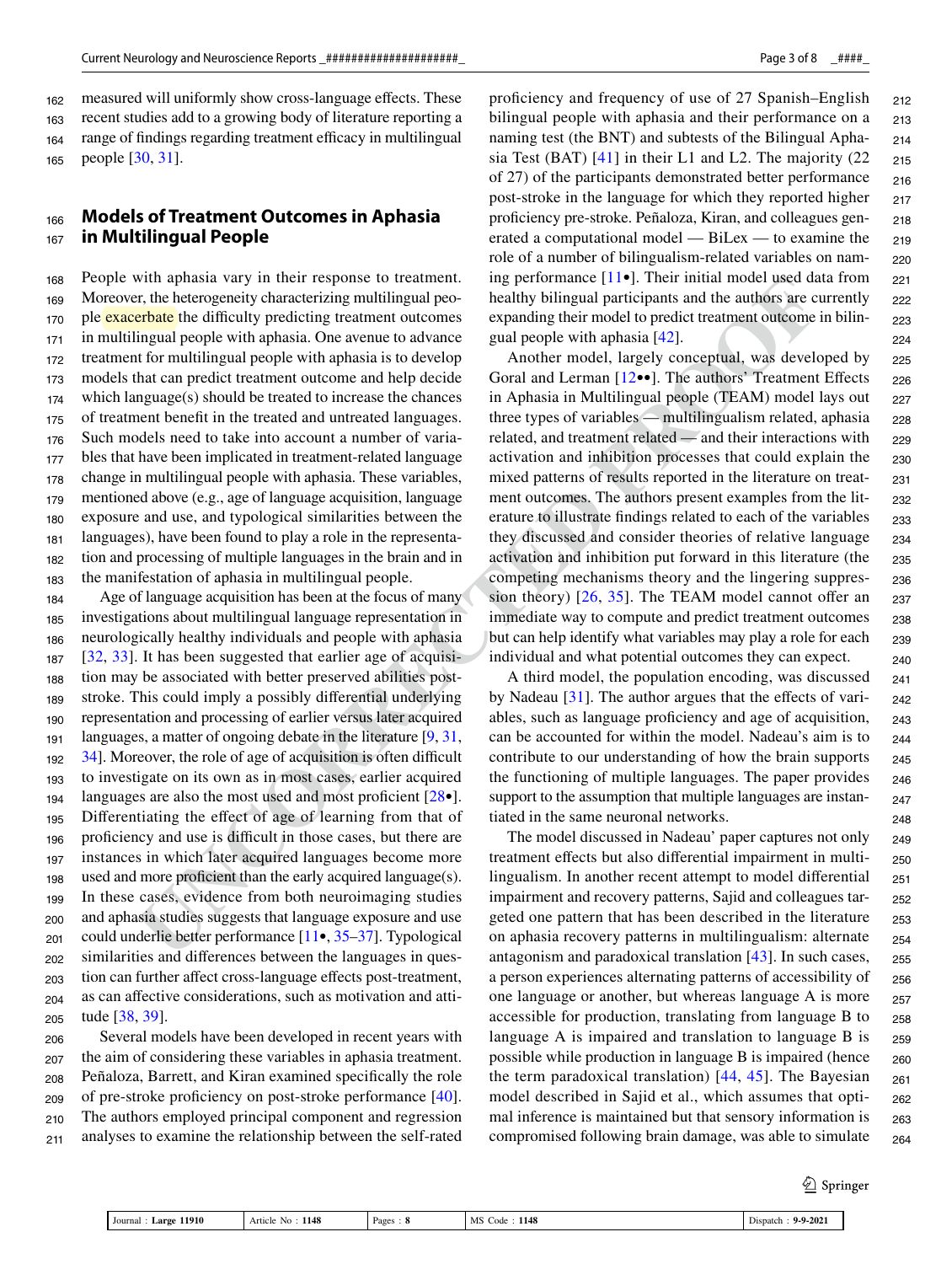performance on three language tasks: picture naming, word repetition, and word translation. The authors demonstrated fluctuation in performance by the lesioned model, in which sensory precision was manipulated, simulating performance compatible with alternate antagonism and paradoxical translation. The results suggest that impaired neuromodulation can account for patterns of impairment and recovery in aphasia in multilingual individuals. 265 266 267 268 269 270 271 272

Paradoxical translation is related to another factor that is crucial for language recovery in multilingual individuals with aphasia, that is, the phenomenon of language mixing (i.e., the use of more than one language in an utterance or a conversation). Patterns such as alternating abilities in the different languages and involuntary switching between languages have led researchers to hypothesize that the underlying impairment may be that of language control or related cognitive processes. 273 274 275 276 277 278 279 280 281

#### **Cognitive Processes in Bilingual Individuals with Aphasia** 282 283

**EXT (The limit in the distantial individuals<br>
<b>UNCO CONFIDENTS** in the momentum of the singure main in the momentum control than the singular properties are set of more than one component of component and the particular s Instances of paradoxical translation and other types of language mixing have stirred some controversy early on as to whether the brain lesion associated with aphasia impairs multilingual people's ability to control which language to select for production [46, 47]. More recently, Goral and colleagues examined the claim of "pathological switching," that is, the idea that people with aphasia mix their languages due to a failure to control language mixing [48]. The authors demonstrated that language mixing during testing of 11 multilingual people with aphasia largely reflected patterns of word-finding difficulties. For example, their results demonstrated greater mixing frequency among people who have more severe as compared to mild aphasia, and while attempting to respond in the weaker than a stronger language. There was little evidence of inappropriate mixing (such as using a language that is not known by the interlocutor). Consistently, bilingual people with aphasia as a group were **found** to voluntarily switched their languages with the same frequency as did a group of neurologically healthy bilingual adults, and both groups experienced language switch cost (i.e., increased response times for language switched trials compared to trials where the language remained the same) [49]. Some of the individuals with aphasia, however, showed decreased abilities of bilingual language control, consistent with other studies reporting that some individuals with aphasia do appear to mix their languages unintentionally [50]. An impaired control mechanism, be it specific to language selection or of cognitive abilities more generally, may account for such findings. 284 285 286 287 288 289 290 291 292 293 294 295 296 297 298 299 300 301 302 303 304 305 306 307 308 309 310 311 312

Aphasia has traditionally been defined as a languagedomain deficit with preserved cognitive competences. 313 314

<sup>2</sup> Springer

However, studies that have focused on impaired and spared executive functions in individuals with aphasia indicate that these individuals exhibit also executive function impairments [51, 52]. Two recent studies add to this debate [53, 54]. Calabria et al. found a selective lexical-retrieval impairment in the non-dominant language of Catalan-Spanish bilingual individuals with aphasia when compared to monolingual counterparts [53]. The authors explained that considering the role of executive control in lexical retrieval, the impairment they observed may be due to deficits in managing the inhibitory control and in efficient suppression of the dominant language when using the non-dominant language. Arantzeta et al., on the other hand, found that Basque-Spanish bilingual individuals with aphasia and healthy bilingual adults performed comparably and as accurately as monolingual adults in sentence comprehension tasks requiring inhibitory control [54]. Additionally, eye-tracking data implied that bilingual individuals (both with aphasia and healthy) benefited from enhanced cognitive inhibitory mechanisms when compared to monolingual individuals (with aphasia and healthy) [54]. 315 316 317 318 319 320 321 322 323 324 325 326 327 328 329 330 331 332 333 334 335

While potential cognitive control impairments in aphasia can lead to language control impairment in bilingual people with aphasia, there is evidence for the potential cognitive benefits of bilingualism. Thus, bilingualism could provide an advantage to people with aphasia, as compared to monolingual people with aphasia. Studies have shown that bilingualism can enhance the inhibitory control mechanism and overall cognitive control processing, likely due to the constant suppression of non-target language and monitoring two languages [55]. Moreover, in the last two decades, many studies have revealed a robust link between cognitive reserve and life-long bilingualism [56]. Nonetheless, research on cognitive benefits of bilingualism is yet inconclusive, where some studies found no bilingual advantage and some found limited bilingual advantage and only in specific contexts [57]. It is worth mentioning that these studies are highly variable in their methodologies and are inconsistent in controlling for various factors (such as age of acquisition, language dominance, frequency of use, immigration status, and linguistic distance; see [58]). 336 337 338 339 340 341 342 343 344 345 346 347 348 349 350 351 352 353 354 355

The term cognitive reserve mainly has been used in the context of bilingualism and healthy aging and as the resilience to cognitive decline that delays the manifestation of degenerative diseases such as Alzheimer's disease [56, 59]. During more recent years, cognitive reserve has been studied for its effects on aphasia recovery in bilingual individuals  $[60-62]$ .

In one such study, Lahiri et al. reported that bilingual individuals generally showed greater recovery when compared to monolingual individuals after stroke and irrespective of any type of strokes [63••]. Participants were tested twice with the Bengali Western Aphasia Battery (BWAB) 363 364 365 366 367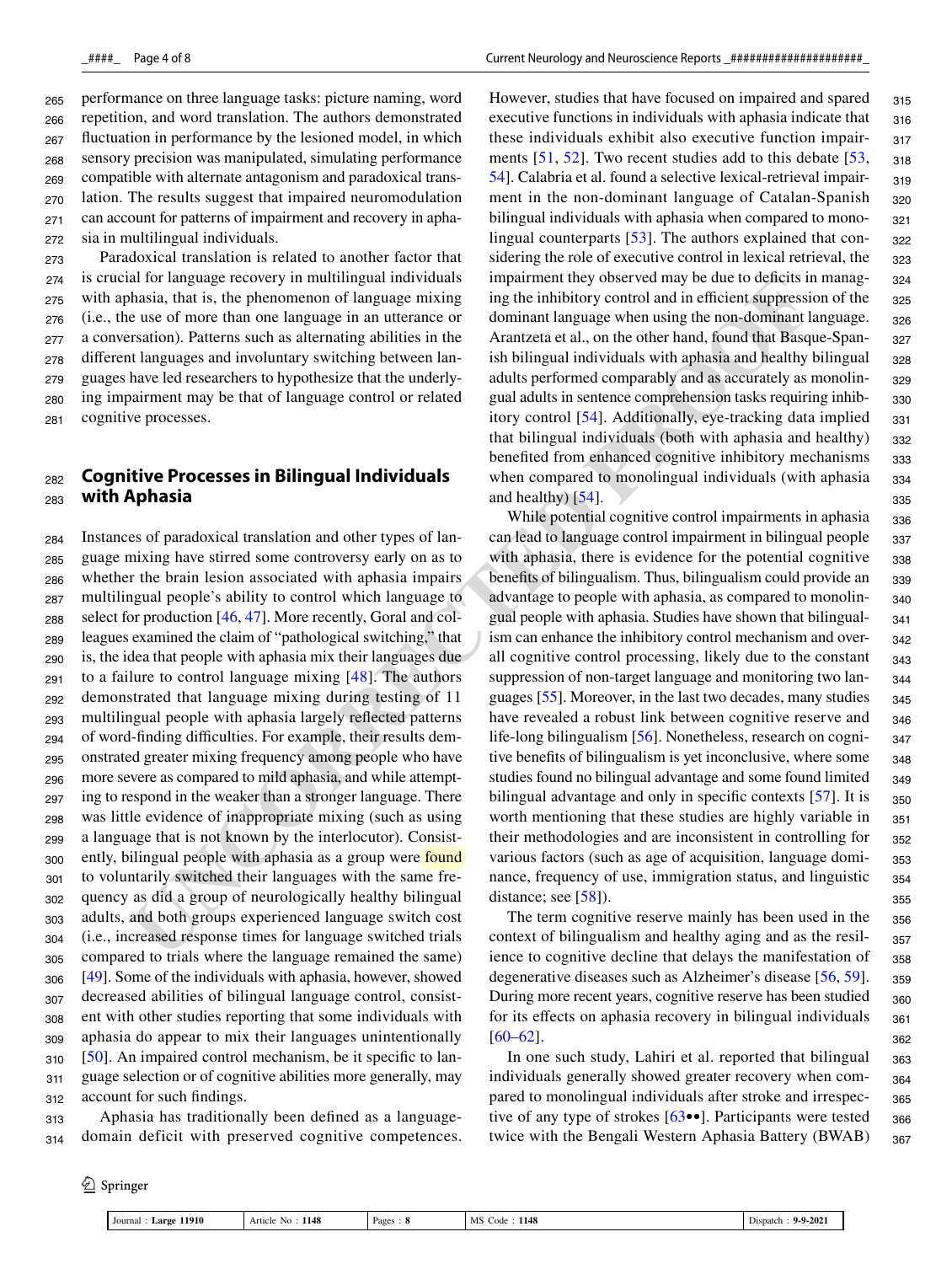[64], during the first week and between 90 to 100 days poststroke. Although participants responded similarly to the stroke with comparable BWAB scores in the first testing point, bilingual participants performed significantly better in the follow-up testing  $[63\bullet\bullet]$ . Moreover, individuals who were diagnosed with more severe stroke based on the size of lesion and the lower scores in the initial testing showed better recovery if they were in the bilingual group. The heterogeneity in the samples and the analyses used by the authors, however, warrant further study. In another study, better improvement in processing speed, as measured with event-related potential (ERP) tasks, was reported for bilingual compared to monolingual participants after post-stroke rehabilitation [65•]. These findings are consistent with previous studies and further support the positive effects of bilingualism on post-stroke language recovery [59]. 368 369 370 371 372 373 374 375 376 377 378 379 380 381 382 383

Moreover, the work by Paplikar et al. indicates that aphasia symptoms often manifest as less severe in bilingual individuals post-stroke when compared to monolingual individuals [66]. The authors investigated aphasia severity in 38 bilingual and 27 monolingual individuals who were diagnosed with aphasia. The severity of the participants' aphasia was determined based on their scores on the Addenbrooke's Cognitive Examination-Revised (ACE-R), a brief bedside battery to evaluate cognitive domains. Results revealed that bilingual individuals, in general, showed less severe aphasia. Furthermore, the authors discussed the education level and immigration status of participants as possible confounding variables affecting the aphasia severity and found these factors to be independent from the severity of aphasia. Thus, they concluded that bilingualism seems to be the main variable determining participants' performance prost-stroke. Whether bilingualism also modulates language difficulties associated with aphasia or mostly cognitive deficits is yet to be established. 384 385 386 387 388 389 390 391 392 393 394 395 396 397 398 399 400 401 402

Consistent with the findings of cognitive advantage, bilingual individuals with aphasia have been shown to perform better in cognitive control tasks when compared to monolingual individuals with aphasia. This finding persists when executive function and language measures, which account for aphasia severity, are matched among monolingual and bilingual individuals with aphasia. For instance, in the study by Dekhtyar and colleagues, 18 English monolingual and 18 English–Spanish bilingual individuals with aphasia performed a cognitive control task which included congruent and non-congruent tasks [62]. Bilingual adults with aphasia outperformed monolingual individuals in these tasks, providing support for cognitive reserve in bilingual individuals with aphasia. However, monolingual and bilingual healthy controls performed comparably. The authors postulated that healthy individuals may reach the maximum executive control capacities and bilingual advantage is only revealed for performance in clinical population. This can account for the 403 404 405 406 407 408 409 410 411 412 413 414 415 416 417 418 419  $420$ 

Page 5 of 8 \_####\_

null finding of an advantage in studies with healthy bilingual adults.

Task characteristics may be another explanation for the mixed results reported. Gray and Kiran considered the degree of task complexity when assessing the inhibitory control mechanism and found a dissociation between linguistic and non-linguistic domains in bilingual individuals with aphasia but only for the more complex tasks they employed; they did not observe such effects in healthy bilingual controls for the simple or complex conditions [51]. Carpenter et al. also suggested that bilingual individuals with aphasia compared to monolingual ones perform less successfully when tasks involve greater cognitive demands [67]. The different task types and inhibition types across tasks may explain contradictory results from various studies on inhibitory control mechanism in bilingual individuals with aphasia. 425 426 427 428 429 430 431 432 433 434 435 436 437

**Conclusions**

however, warrant lurtime study, In another study, guad controls lore the simple or complex conditions<br>that the simple of the simple of the simple of the simple of the simple of the simple of the simple of the simple of the Multilingual individuals with aphasia exhibit various patterns of impairment across their languages, from comparable abilities in all languages to differing degrees of impairment in each language. This depends on a number of variables, such as age and manner of language acquisition and frequency of language use, as well as on the integrity of the underlying neuronal organization in the brain, and, possibly, degree of cognitive deficits. People with aphasia may respond differently to language treatment, depending upon these variables, and adapting evaluation and treatment tools to various languages is critical for the assessment and management of multilingual people with aphasia. Based on our review of most recent models, we conclude that in general, bilingual individual with aphasia may recover better in the language they learned earlier in life and had more exposure throughout their life. Additionally, relative language skills (proficiency pre-stroke and abilities post-stroke) are another important determinant of recovery patterns in bilingual individuals with post-stroke aphasia. Language mixing is also a factor that may affect language recovery in multilingual and bilingual individuals with aphasia. Evidence from the study of healthy bilingual individuals suggests that there is a concurrent activation of all languages in multilingual and bilingual individuals; thus, efficient mechanisms of control may be required to avoid unintentional language mixing and need to be considered when choosing treatment strategies. Theoretical, simulation, and computational models of impairment and recovery in multilingual people with aphasia are emerging as fertile ground for future research. 439 440 441 442 443 444 445 446 447 448 449 450 451 452 453 454 455 456 457 458 459 460 461 462 463 464 465 466 467

Although empirical research on cognitive benefits of bilingualism in individuals with aphasia is scarce, available studies suggest that bilingual individuals with aphasia 468 469 470

 $\hat{2}$  Springer

| <b>Large 11910</b><br>Journal: | 1148<br>Article No : | Pages | MS Code: 1148 | $9-9-2021$<br>Dispatch: |
|--------------------------------|----------------------|-------|---------------|-------------------------|

438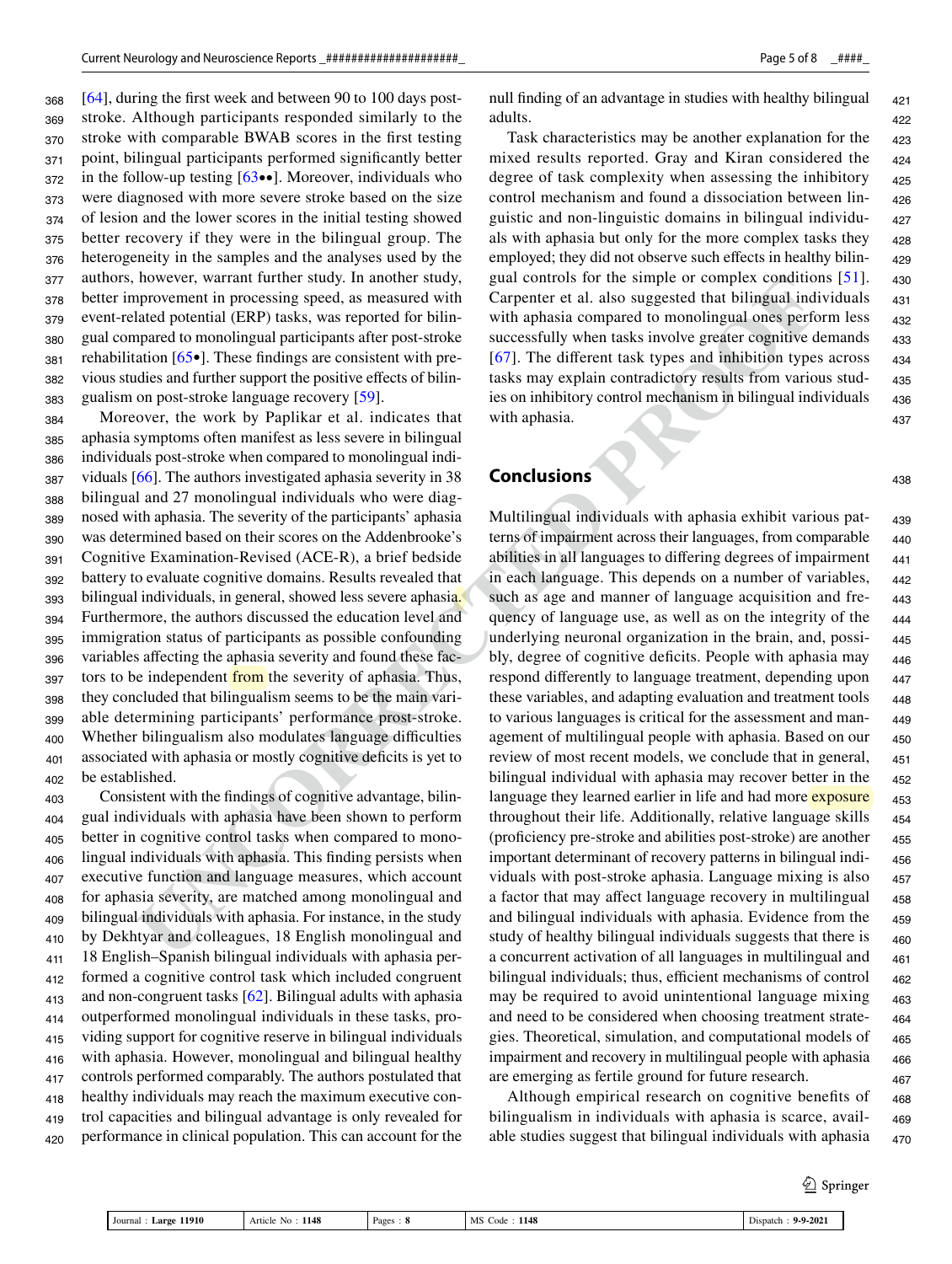benefit from less severe aphasia and faster recovery. Additional research is important because the cognitive benefit associated with bilingualism and more specifically in individuals with aphasia is not supported by all studies. Additional behavioral and neuroimaging studies are needed to better understand the cognitive mechanisms in bilingual individuals with aphasia and to provide further information about the potential constraints or benefits of bilingualism in these individuals. 471 472 473 474 475 476 477 478 479

Investigations in the field of aphasiology in multilingual individuals will advance our understanding of theoretical questions about the patterns of impairments and their implications for typical language organization and processing in multilingual and monolingual individuals, as well as clinical efforts to establish best practices for assessment and intervention in this population. 480 481 482 483 484 485 486

**Supplementary Information** The online version contains supplementary material available at https://doi.org/10.1007/s11910-021-01148-5. 487 488

#### **References** 489

- Papers of particular interest, published recently, have 490
- been highlighted as: 491
- Of importance 492
- •• Of major importance 493
- 1. Helm-Estabrooks N, Albert ML, Nicholas M. Manual of aphasia and aphasia therapy. Pro-ed; 2014. 494 495
- 2. Dronkers NF, Ivanova MV, Baldo JV. What do language disorders reveal about brain–language relationships? from classic models to network approaches. J Int Neuropsychol Soc. 2017;23(9–10):741–54. 496 497 498 499
- 3. Johnson CO, Nguyen M, Roth GA, Nichols E, Alam T, Abate D, Abd-Allah F, Abdelalim A, Abraha HN, Abu-Rmeileh NM, Adebayo OM. Global, regional, and national burden of stroke, 1990–2016: a systematic analysis for the Global Burden of Disease Study 2016. The Lancet Neurology. 2019;18(5):439–58. 500 501 502 503 504
- 4. Lazar RM, Antoniello D. Variability in recovery from aphasia. Curr Neurol Neurosci Rep. 2008;8(6):497–502. 505 506
- 5. Kroll JF, Dussias PE, Bajo MT. Language use across international contexts: shaping the minds of L2 speakers. Annu Rev Appl Linguist. 2018;38:60–79. 507 508 509
- 6. Abutalebi J, Cappa SF, Perani D. The bilingual brain as revealed by functional neuroimaging. Bilingualism: Language and Cognition. 2001: 4(2):179–90. 510 511 512
- 7. Kroll JF, Bobb SC, Hoshino N. Two languages in mind: bilingualism as a tool to investigate language, cognition, and the brain. Curr Dir Psychol Sci. 2014;23(3):159–63. 513 514 515
- 8. Liu H, Cao F. L1 and L2 processing in the bilingual brain: a meta-analysis of neuroimaging studies. Brain Lang. 2016;159:60–73. 516 517 518
- 9. Oh TM, Graham S, Ng P, Yeh IB, Chan BP, Edwards AM. Age and proficiency in the bilingual brain revisited: activation patterns across different L2-learner types. Frontiers in Communication. 2019;4:39. 519 520 521 522
- 10. Paradis M. A neurolinguistic theory of bilingualism. John Benjamins Publishing, 2004. 523 524
- 11.• Peñaloza C, Grasemann U, Dekhtyar M, Miikkulainen R, Kiran S. BiLex: a computational approach to the effects of age of acquisition and language exposure on bilingual lexical access. Brain and language. 2019:195:104643. **Peñaloza, Kiran, and colleagues have developed a computational model, BiLex, to help predict the effect of bilingualismrelated variables, such as language proficiency, on performance in each of the languages of a bilingual individual and are in the process of testing a version of the model to understand the role of such variables (e.g., pre-stroke language proficiency) in predicting treatment outcome in aphasia**. 525 526
- strained to the field of a philasonical product in mellinguist<br>
strained for the product of particle and the content of the content of the content of the product in and the content of the product of particles and the produ 12.•• Goral M, Lerman A. Variables and mechanisms affecting response to language treatment in multilingual people with aphasia. Behavioral Sciences. 2020: 10(9):144. **The authors developed a model attempting to capture the complexity of multiple variables that can contribute to treatment outcome in aphasia in multilingual people. They demonstrated that the interplay between levels of language activation and inhibition can explain positive, negative, or null cross-language treatment effects**.
	- 13. Ballard E, Charters H, Taumoefolau M. A guide to designing a naming test for an under-researched bilingual population: adapting the Boston Naming Test to Tongan. Clin Linguist Phon. 2019;33(4):376–92.
	- 14.•• Grasso SM, Cruz DF, Benavidez R, Peña ED, Henry ML. Video-implemented script training in a bilingual Spanish-English speaker with aphasia. J Speech Lang Hear Res. 2019;62(7):2295–316.. (**In this single-subject design, assessment post script training revealed significant improvement in both of the participant's languages. A cognate effect was found suggesting that cognates may impede rather than facilitate cross-language generalization.**)
	- 15. Sandberg C, Gray T, Kiran S. Development of a free online interactive naming therapy for bilingual aphasia. Am J Speech Lang Pathol. 2020;29(1):20–9.
	- 16. Nikitha M, Darshan HS, Abhishek BP, Goswami SP. Clinical profiling of a bilingual client with anomic aphasia. Ann Neurosci. 2020;2:75–82.
	- 17. Van Zyl M, Pillay B, Kritzinger A, Lekganyane M, Graham M. Significance of speech production errors on cross-linguistic processing in Sepedi-English individuals with bilingual aphasia: a case series analysis. Top Stroke Rehabil. 2019;26(4):294–306.
	- 18. Goodglass, K., E. Kaplan, and B. Barresi. Boston diagnostic aphasia examination (3rd ed.). San Antonio, TX: The Psychological; 2000.
	- 19. Ivanova MV, Hallowell B. A tutorial on aphasia test development in any language: key substantive and psychometric considerations. Aphasiology. 2013;27(8):891–920.
	- 20. Norvik M, Goral M. Assessment challenges in acquired aphasia in multilingual individuals. In R. Blackwood and U. Røyneland (Eds.). Multilingualism Across the Lifespan. Routledge (in press).
	- 21. Kertesz A. Western aphasia battery-revised (WAB-R). Austin, TX: Pro-Ed; 2006.
	- 22. Kohnert K. Cognitive and cognate-based treatments for bilingual aphasia: A case study. Brain Lang. 2004;91(3):294–302.
	- 23. Kurland J, Falcon M. Effects of cognate status and language of therapy during intensive semantic naming treatment in a case of severe nonfluent bilingual aphasia. Clin Linguist Phon. 2011;25(6–7):584–600.
	- 24. Edmonds LA, Kiran S. Effect of semantic naming treatment on crosslinguistic generalization in bilingual aphasia.
	- 25. Kiran S, Roberts PM. Semantic feature analysis treatment in Spanish-English and French-English bilingual aphasia. Aphasiology. 2010;24(2):231–61.

 $\circled{2}$  Springer

| 11910<br>Journal<br>. .arge | 1148<br>rncie -<br>NG | . Pager | 1148<br>MC<br>:ode<br>-NM | $-202$ <sup>1</sup><br><b>Q.Q.</b><br>hspatc<br>the contract of the contract of the contract of |  |
|-----------------------------|-----------------------|---------|---------------------------|-------------------------------------------------------------------------------------------------|--|
|                             |                       |         |                           |                                                                                                 |  |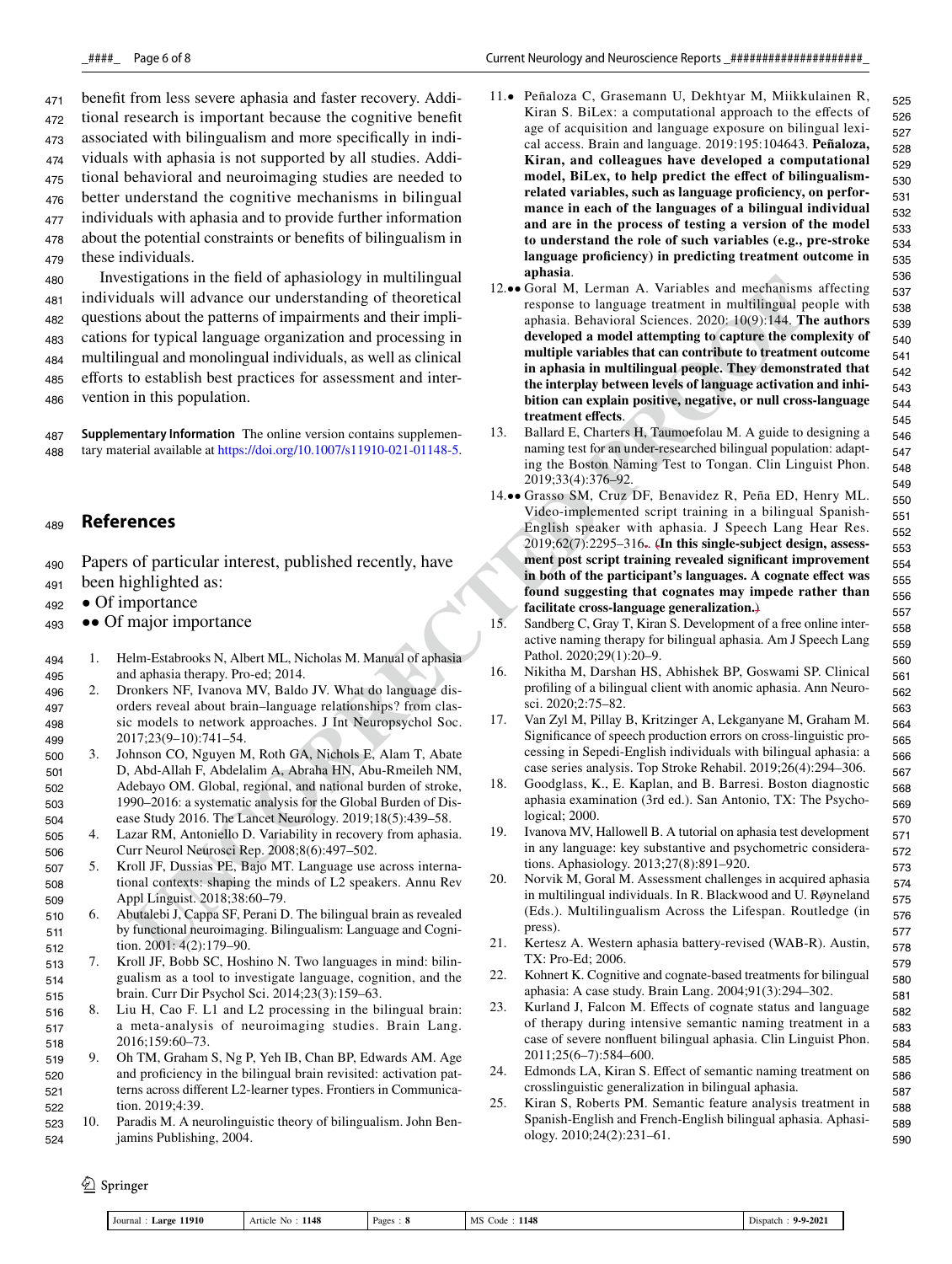- 26. Kiran S, Sandberg C, Gray T, Ascenso E, Kester E. Rehabilitation in bilingual aphasia: evidence for within-and betweenlanguage generalization; 2013. 591 592 593
- 27. Lerman A, Edmonds LA, Goral M. Cross-language generalisation in bilingual aphasia: what are we missing when we do not analyse discourse? Aphasiology. 2019;33(9):1154–62. 594 595 596
- 28.• Lerman A, Goral M, Obler LK. The complex relationship between pre-stroke and post-stroke language abilities in multilingual individuals with aphasia. Aphasiology. 2020;34(11):1319– 40.. (**This study highlights the complexity of studying multilingual people with aphasia and the need to consider a variety of multilingualism-related variables when assessing aphasia severity, especially the relationship between prestroke language proficiency and post-stroke relative language abilities.**) 597 598 599 600 601 602 603 604 605
- 29. Lerman A, Goral M, Obler L. Rehabilitating an attrited language in a bilingual person with aphasia (submitted). 606 607
- 30. Faroqi-Shah Y, Frymark T, Mullen R, Wang B. Effect of treatment for bilingual individuals with aphasia: a systematic review of the evidence. Journal of Neurolinguistics. 2010;23(4):319–41. 608 609 610
- 31. Nadeau SE. Bilingual aphasia: explanations in population encoding. Journal of Neurolinguistics. 2019;49:117–43. 611 612
- 32. Cargnelutti E, Tomasino B, Fabbro F. Language brain representation in bilinguals with different age of appropriation and proficiency of the second language: a meta-analysis of functional imaging studies. Front Hum Neurosci. 2019;13:154. 613 614 615 616
- 33. Kuzmina E, Goral M, Norvik M, Weekes BS. What influences language impairment in bilingual aphasia? A meta-analytic review Frontiers in psychology. 2019;10:445. 617 618 619
- 34. Ellis AW, Lambon Ralph MA. Age of acquisition effects in adult lexical processing reflect loss of plasticity in maturing systems: insights from connectionist networks. J Exp Psychol Learn Mem Cogn. 2000;26(5):1103. 620 621 622 623
- 35. Goral M, Naghibolhosseini M, Conner PS. Asymmetric inhibitory treatment effects in multilingual aphasia. Cogn Neuropsychol. 2013;30(7–8):564–77. 624 625 626
- **UNCORRECTED IN THE CONFIGURE IN THE CONFIGURE IN THE CONFIGURE INTERNATION (Configure Profession And The Configure Profession And The Configure Profession And The Configure Profession And The Configure Profession And The** 36. Kastenbaum JG, Bedore LM, Peña ED, Sheng L, Mavis I, Sebastian-Vaytadden R, Rangamani G, Vallila-Rohter S, Kiran S. The influence of proficiency and language combination on bilingual lexical access. Bilingualism: Language and cognition. 2019: 22(2):300–30. 627 628 629 630 631
- 37. Tu L, Wang J, Abutalebi J, Jiang B, Pan X, Li M, Gao W, Yang Y, Liang B, Lu Z, Huang R. Language exposure induced neuroplasticity in the bilingual brain: A follow-up fMRI study. Cortex. 2015;64:8–19. 632 633 634 635
- 38. Conner PS, Goral M, Anema I, Borodkin K, Haendler Y, Knoph M, Mustelier C, Paluska E, Melnikova Y, Moeyaert M. The role of language proficiency and linguistic distance in crosslinguistic treatment effects in aphasia. Clin Linguist Phon. 2018;32(8):739–57. 636 637 638 639 640
- 39. Ardila A. Bilingualism: A neglected and chaotic area. Aphasiology. 1998;12(2):131–4. 641 642
- 40. Peñaloza C, Barrett K, Kiran S. The influence of prestroke proficiency on poststroke lexical-semantic performance in bilingual aphasia. Aphasiology. 2020;34(10):1223–40. 643 644 645
- 41. Paradis M, Libben G. The assessment of bilingual aphasia. Psychology Press; 2014 Mar 5. 646 647
- 42. Peñaloza C, Dekhtyar M, Scimeca M, Carpenter E, Mukadam N, Kiran S. Predicting treatment outcomes for bilinguals with aphasia using computational modeling: study protocol for the PROCoM randomised controlled trial. BMJ open. 2020: 10(11):e040495. 648 649 650 651 652
- 43. Sajid N, Friston KJ, Ekert JO, Price CJ, Green DW. Neuromodulatory control and language recovery in bilingual aphasia: an active inference approach. Behav Sci. 2020;10(10):161. 653 654 655
- 44. Nilipour R, Ashayeri H. Alternating antagonism between two languages with successive recovery of a third in a trilingual aphasic patient. Brain Lang. 1989;36(1):23–48.
- 45. Paradis M. Bilingual and polyglot aphasia. Elsevier Science Publishers BV; 2001.
- 46. Perecman E. Spontaneous translation and language mixing in a polyglot aphasic. Brain Lang. 1984;23(1):43–63.
- 47. Grosjean F. The bilingual as a competent but specific speakerhearer. J Multiling Multicult Dev. 1985;6(6):467-77.
- 48. Goral M, Norvik M, Jensen BU. Variation in language mixing in multilingual aphasia. Clin Linguist Phon. 2019;33(10–11):915–29.
- 49. Grunden N, Piazza G, García-Sánchez C, Calabria M. Voluntary language switching in the context of bilingual aphasia. Behav Sci. 2020;10(9):141.
- 50. Fyndanis V, Lehtonen M. Cognitive control and pathological language mixing in aphasia. In R. Blackwood and U. Røyneland (Eds.). Multilingualism Across the Lifespan. Routledge (in press).
- 51. Gray T, Kiran S. The effect of task complexity on linguistic and non-linguistic control mechanisms in bilingual aphasia. Bilingualism: Language and cognition. 2019 Mar;22(2):266–84.
- 52. Helm-Estabrooks N. Cognition and aphasia: a discussion and a study. J Commun Disord. 2002;35(2):171–86.
- 53. Calabria M, Grunden N, Serra M, García-Sánchez C, Costa A. Semantic processing in bilingual aphasia: evidence of language dependency. Front Hum Neurosci. 2019;13:205.
- 54. Arantzeta M, Howard D, Webster J, Laka I, Martínez-Zabaleta M, Bastiaanse R. Bilingual aphasia: assessing cross-linguistic asymmetries and bilingual advantage in sentence comprehension deficits. Cortex. 2019;119:195–214.
- 55. Kang C, Ma F, Li S, Kroll JF, Guo T. Domain-general inhibition ability predicts the intensity of inhibition on non-target language in bilingual word production: An ERP study. Bilingualism: Language and Cognition. 2020: 23(5):1056–69.
- 56. Bialystok E, Craik FI, Freedman M. Bilingualism as a protection against the onset of symptoms of dementia. Neuropsychologia. 2007;45(2):459–64.
- 57. Paap KR, Greenberg ZI. There is no coherent evidence for a bilingual advantage in executive processing. Cogn Psychol. 2013;66(2):232–58.
- 58. Ware AT, Kirkovski M, Lum JA. Meta-analysis reveals a bilingual advantage that is dependent on task and age. Front Psychol. 2020;11:1458.
- 59. Alladi S, Bak TH, Duggirala V, Surampudi B, Shailaja M, Shukla AK, Chaudhuri JR, Kaul S. Bilingualism delays age at onset of dementia, independent of education and immigration status. Neurology. 2013;81(22):1938–44.
- 60. Alladi S, Bak TH, Mekala S, Rajan A, Chaudhuri JR, Mioshi E, Krovvidi R, Surampudi B, Duggirala V, Kaul S. Impact of bilingualism on cognitive outcome after stroke. Stroke. 2016;47(1):258–61.
- 61. Dash T, Masson-Trottier M, Ansaldo AI. Efficiency of attentional processes in bilingual speakers with aphasia. Aphasiology. 2020;34(11):1363–87.
- 62. Dekhtyar M, Kiran S, Gray T. Is bilingualism protective for adults with aphasia?. Neuropsychologia. 2020: 139:107355.
- 63.•• Lahiri D, Ardila A, Dubey S, Mukherjee A, Chatterjee K, Ray BK. Effect of bilingualism on aphasia recovery. Aphasiology. 2020:1–22. **The authors demonstrated a potential bilingual advantage in aphasia recovery. Although there were no significant differences in performance between their monolingual and multilingual participants at the first testing point, multilingual participants outperformed the monolingual counterparts in the follow up testing time.** 712 713 714 715 716 717 718 719 720

 $\mathcal{D}$  Springer

|  | 11910<br>1148<br>. arge<br>Journal<br>Article<br>v. | Pages | 1148<br>`oc<br><b>IVI</b> | -<br>1-9-202 |
|--|-----------------------------------------------------|-------|---------------------------|--------------|
|--|-----------------------------------------------------|-------|---------------------------|--------------|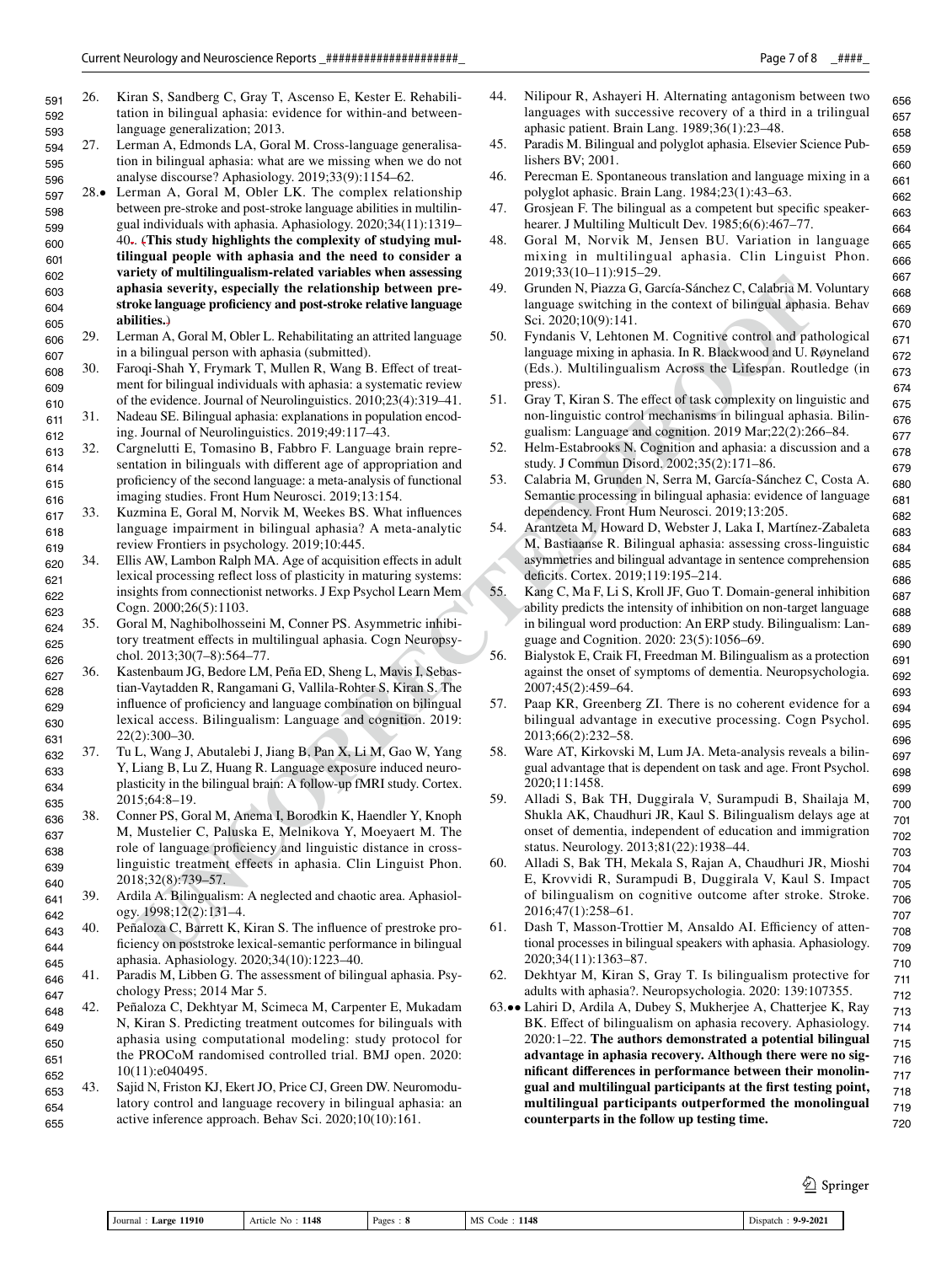- 64. Keshree NK, Kumar S, Basu S, Chakrabarty M, Kishore T. Adaptation of the western aphasia battery in Bangla. Psychol Lang Commun. 2013;17(2):189. 721 722 723
- 65.• De Letter M, Cocquyt EM, Cromheecke O, Criel Y, De Cock E, De Herdt V, Szmalec A, Duyck W. The protective influence of bilingualism on the recovery of phonological input processing in aphasia after stroke. Frontiers in Psychology. 2020;11**. In this ERP study, bilingual but not monolingual participants with aphasia, who were tested twice over five months, showed improved processing time, as measured by decrease mismatch negativity latencies when listening to single phonemes.** 724 725 726 727 728 729 730 731
- **UNCORRECTED PROOF** 66. Paplikar A, Mekala S, Bak TH, Dharamkar S, Alladi S, Kaul S. Bilingualism and the severity of poststroke aphasia. Aphasiology. 2019;33(1):58–72. 732 733 734

67. Carpenter E, Rao L, Peñaloza C, Kiran S. Verbal fluency as a measure of lexical access and cognitive control in bilingual persons with aphasia. Aphasiology. 2020;34(11):1341–62. 735 736 737

**Publisher's Note** Springer Nature remains neutral with regard to jurisdictional claims in published maps and institutional affiliations. 738 739

740

<sup>2</sup> Springer

| 11910<br>. arge<br>∣ Journal | 1148<br>Article<br>NO | Pages | 1148<br>MS<br>Code | $9 - 9 - 202$<br>ispatch |
|------------------------------|-----------------------|-------|--------------------|--------------------------|
|------------------------------|-----------------------|-------|--------------------|--------------------------|